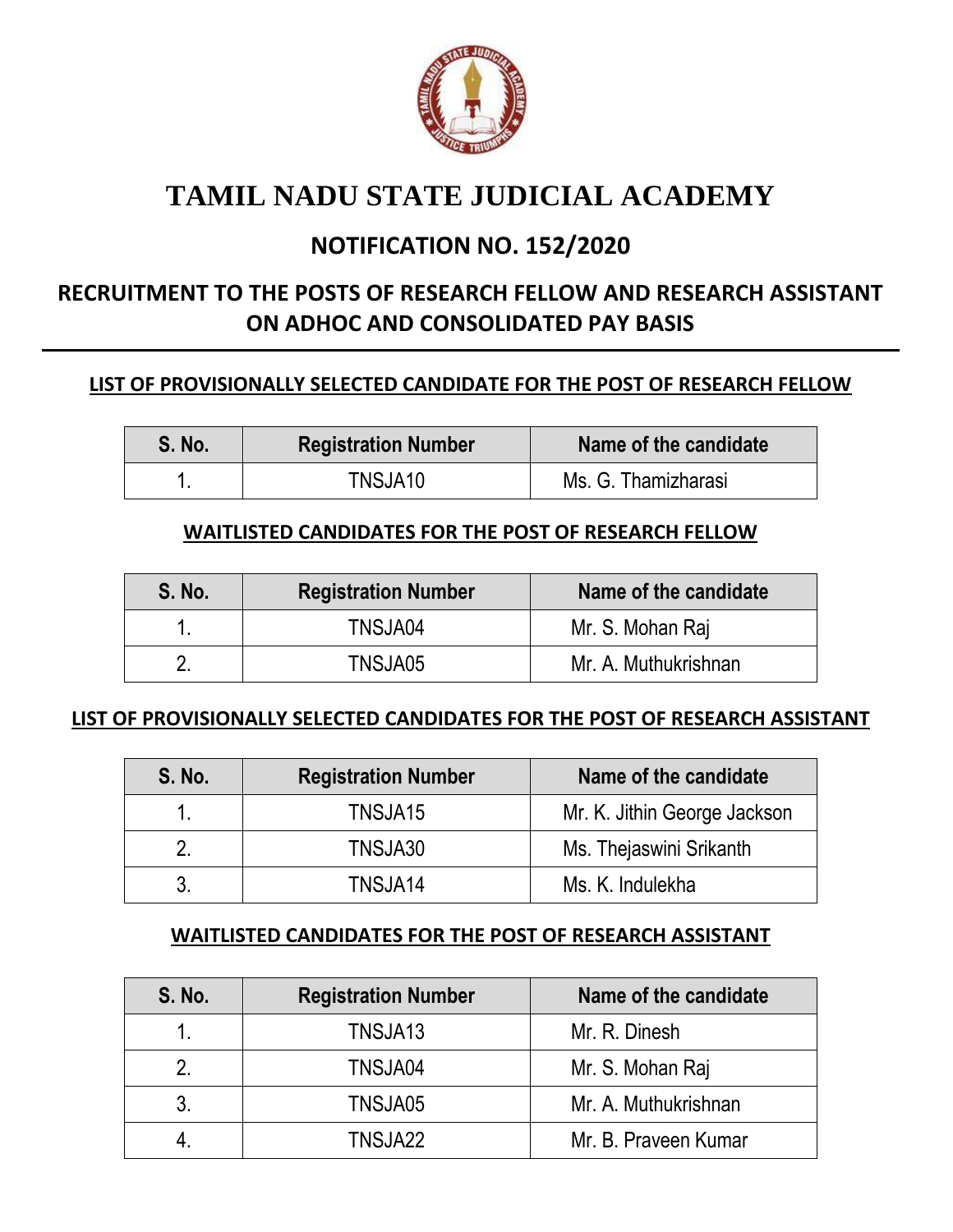### **MARKS OBTAINED BY THE CANDIDATES FOR THE POST OF RESEARCH FELLOW IN VIVA VOCE HELD ON 12.06.2021**

| S. No. | Reg. No | <b>Name of the Candidate</b><br>(Mr./Ms.) | <b>Total</b><br>(50 Marks) |
|--------|---------|-------------------------------------------|----------------------------|
| 1.     | TNSJA01 | Assis Stanly Silvastar A                  | A                          |
| 2.     | TNSJA02 | <b>Esther V</b>                           | 22.3                       |
| 3.     | TNSJA03 | Francis Rejula S                          | 25.5                       |
| 4.     | TNSJA04 | Mohan Raj S                               | 36.5                       |
| 5.     | TNSJA05 | Muthukrishnan A                           | 36                         |
| 6.     | TNSJA06 | Nivetha V                                 | A                          |
| 7.     | TNSJA07 | Padmavathi M N                            | A                          |
| 8.     | TNSJA08 | Persis Jesline S                          | 23                         |
| 9.     | TNSJA09 | Selvi G                                   | A                          |
| 10.    | TNSJA10 | Thamizharasi G                            | 41                         |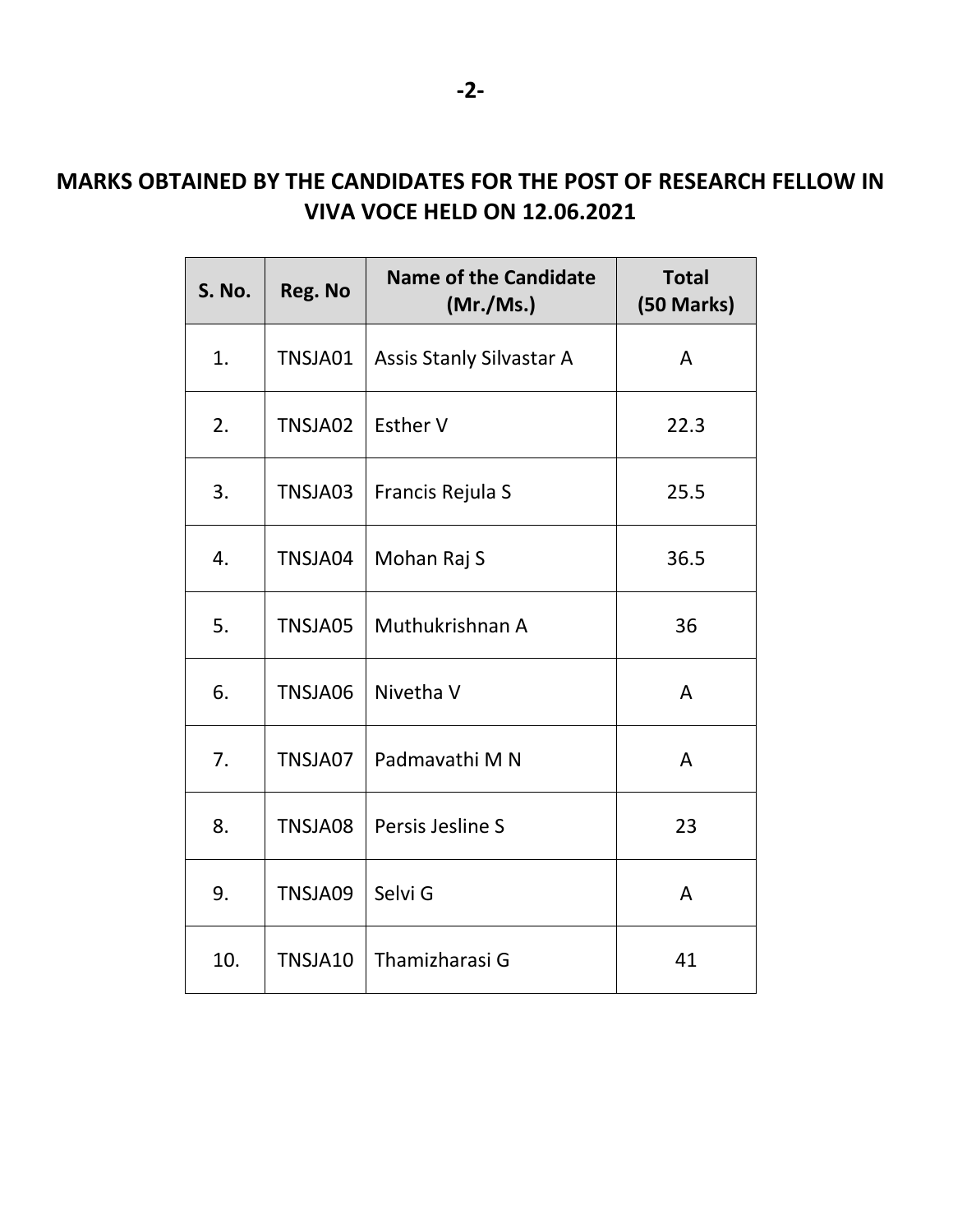### **MARKS OBTAINED BY THE CANDIDATES FOR THE POST OF RESEARCH ASSISTANTS IN VIVA VOCE HELD ON 12.06.2021 AND 13.06.2021**

| Sl. No. | Reg. No | <b>Name of the Candidate</b><br>(Mr./Ms.) | <b>Total</b><br>(50 Marks) |
|---------|---------|-------------------------------------------|----------------------------|
| 1.      | TNSJA02 | <b>Esther V</b>                           | 22.3                       |
| 2.      | TNSJA03 | Francis Rejula S                          | 25.5                       |
| 3.      | TNSJA04 | Mohan Raj S                               | 36.5                       |
| 4.      | TNSJA05 | Muthukrishnan A                           | 36                         |
| 5.      | TNSJA06 | Nivetha V                                 | A                          |
| 6.      | TNSJA07 | Padmavathi M N                            | A                          |
| 7.      | TNSJA08 | Persis Jesline S                          | 23                         |
| 8.      | TNSJA09 | Selvi G                                   | A                          |
| 9.      | TNSJA10 | Thamizharasi G                            | 41                         |
| 10.     | TNSJA11 | Archana C                                 | 19.4                       |
| 11.     | TNSJA12 | Chellammal V                              | 20.9                       |
| 12.     | TNSJA13 | Dinesh R                                  | 39.5                       |
| 13.     | TNSJA14 | Indulekha K                               | 43.5                       |
| 14.     | TNSJA15 | Jithin George Jackson K                   | 44.75                      |
| 15.     | TNSJA16 | Kaviya K                                  | 30.7                       |
| 16.     | TNSJA17 | Keerthana J                               | 21.9                       |
| 17.     | TNSJA18 | Kirthana Mayuri P                         | 22.9                       |